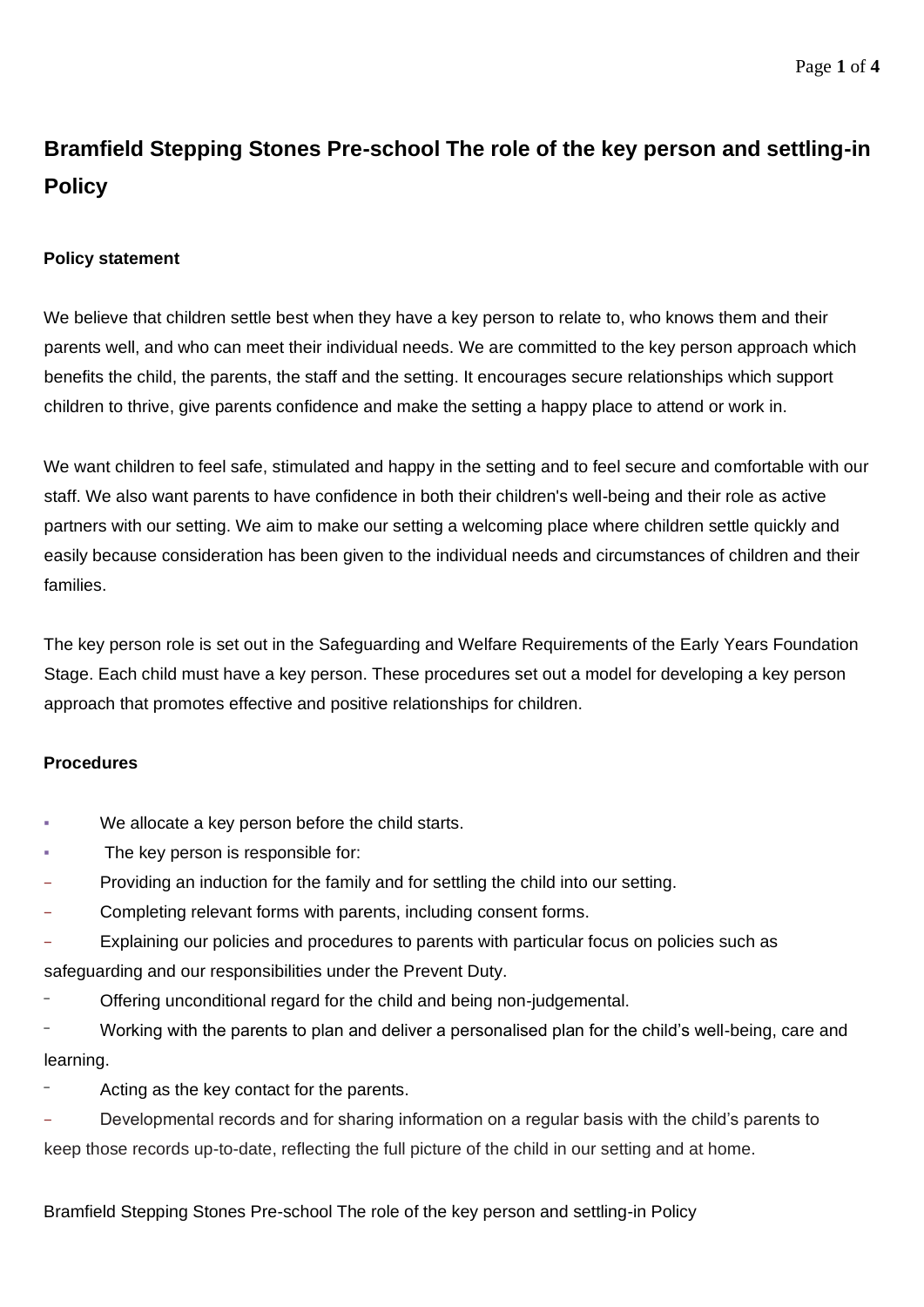‒ Having links with other carers involved with the child and co-ordinating the sharing of appropriate information about the child's development with those carers.

‒ Encouraging positive relationships between children in her/his key group, spending time with them as a group each day.

We promote the role of the key person as the child's primary carer in our setting, and as the basis for establishing relationships with other adults and children.

#### *Settling-in*

Before a child starts to attend our setting, we use a variety of ways to provide his/her parents with information. These include written information including our prospectus and policies, displays about activities available within the setting, information days and evenings and individual meetings with parents.

During the half-term before a child is enrolled, we provide opportunities for the child and his/her parents to visit the setting.

The key person welcomes and looks/ after the child and his/her parents at the child's first session and during the settling-in process.

We may offer a home visit by the person who will be the child's key person to ensure all relevant information about the child can be made known.

We use pre-start visits and the first session at which a child attends to explain and complete, with his/her parents, the child's registration records.

When a child starts to attend, we explain the process of settling-in with his/her parents and jointly decide on the best way to help the child to settle into the setting.

We have an expectation that the parent, carer or close relative, will stay for most of the session during the first week, gradually taking time away from their child; increasing this time as and when the child is able to cope.

Younger children will take longer to settle in, as will children who have not previously spent time away from home. Children who have had a period of absence may also need their parent to be on hand to re- settle them.

We judge a child to be settled when they have formed a relationship with their key person; for example, the child looks for the key person/me when he/she arrives, goes to them for comfort, and seems pleased to be with them. The child is also familiar with where things are and is pleased to see other children and participate in activities.

When parents leave, we ask them to say goodbye to their child and explain that they will be coming back, and when.

We recognise that some children will settle more readily than others, but that some children who appear to settle rapidly are not ready to be left.

We do not believe that leaving a child to cry will help them to settle any quicker. We believe that a child's distress will prevent them from learning and gaining the best from the setting.

Bramfield Stepping Stones Pre-school The role of the key person and settling-in Policy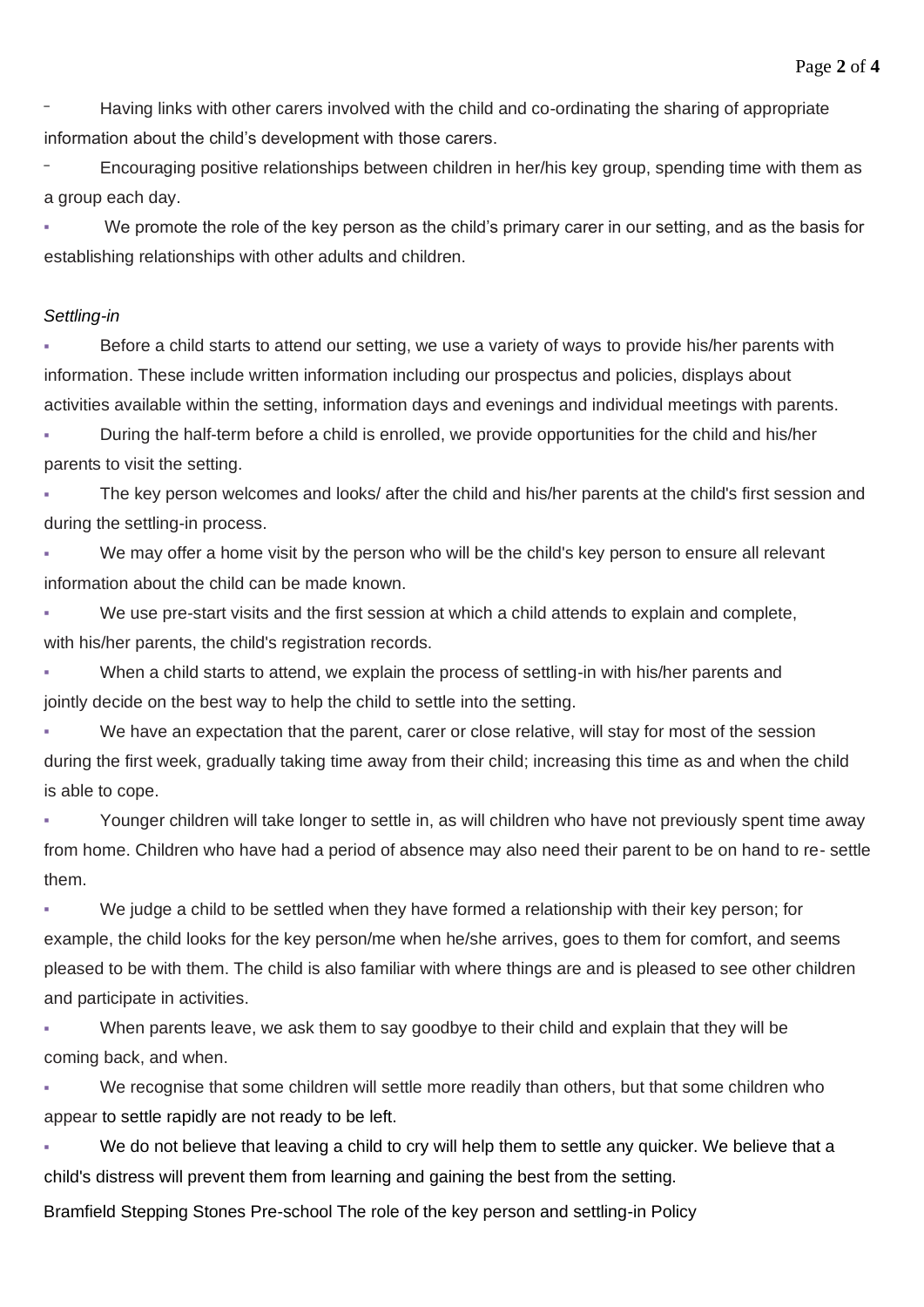We reserve the right not to accept a child into the setting without a parent or carer if the child finds it distressing to be left. This is especially the case with very young children.

▪ Within the first four to six weeks of starting, we discuss and work with the child's parents to begin to create their child's record of achievement.

#### *The progress check at age two*

The key person carries out the progress check at age two in accordance with any local procedures that are in place and referring to the guidance *A Know How Guide: The EYFS progress check at age two*.

The progress check aims to review the child's development and ensures that parents have a clear picture of their child's development.

Within the progress check, the key person will note areas where the child is progressing well and identify areas where progress is less than expected.

The progress check will describe the actions that will be taken by us to address any developmental concerns including working with other professionals where appropriate as agreed with the parent(s).

The key person will plan activities to meet the child's needs within the setting and will support parents to understand the child's needs in order to enhance their development at home.